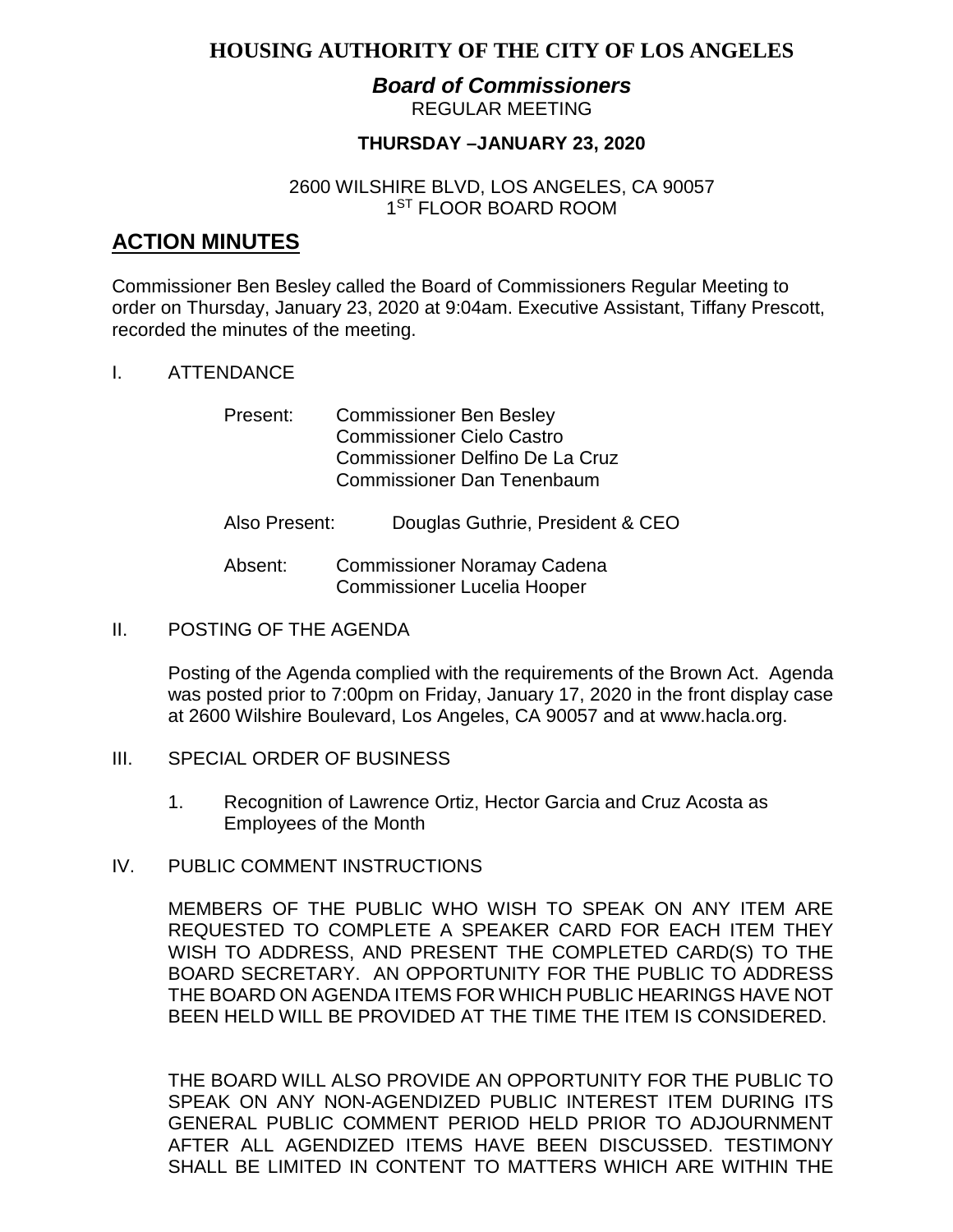SUBJECT MATTER JURISDICTION OF THE BOARD. THE BOARD MAY NOT TAKE ANY ACTION NOR ENGAGE IN ANY DISCUSSION ON MATTERS PRESENTED DURING THIS GENERAL PUBLIC COMMENT PERIOD.

THE PURPOSE OF PUBLIC COMMENT IS TO ALLOW THE PUBLIC TO ADDRESS THE BOARD AND THE BOARD IS INTERESTED IN HEARING FROM MEMBERS OF THE PUBLIC, STAKEHOLDERS AND INTERESTED PARTIES. HOWEVER, SPEAKERS ARE ASKED TO EXERCISE COURTESY AND CONSIDER THE RIGHTS OF OTHER SPEAKERS BY ADHERING TO THE TIME LIMITS SET FORTH AND IF POSSIBLE REFRAIN FROM UNNECESSARY REPETITION IN THEIR COMMENTS. TO ENSURE THE BOARD OF COMMISSIONERS CAN HEAR ALL PUBLIC COMMENT, SPEAKERS WILL BE PROVIDED TWO MINUTES TO SPEAK ON AN AGENDA ITEM AS WELL AS TWO MINUTES OF GENERAL PUBLIC COMMENT UNLESS OTHERWISE PROVIDED BY THE BOARD CHAIRPERSON. THOSE SPEAKERS REQUIRING INTERPRETATION SERVICES WILL BE PROVIDED TWICE THE TIME ALLOCATED TO SPEAKER'S NOT REQUIRING TRANSLATION SERVICES. ANY SPEAKER WHO COMPLETES A SPEAKER REQUEST CARD MAY CEDE THEIR TIME TO ANOTHER SPEAKER.

- V. PRESIDENT AND CEO ADMINISTRATIVE REPORT
	- 1. Monthly Oral Report
- VI. BOARD BUSINESS ITEMS
	- A. Items for Discussion
		- 1. Oral Presentation on the City Census 2020 Internal Working Group and City-County Complete Count Partnership Activities; and HACLA's Census Outreach Plan Quarterly Report to the City
		- Contact: Debra Amenson, Assistant Director of Housing Services

# **Informational item only.**

- 2. Proposed Resolution Approving HACLA's Section Eight Management Assessment Program (SEMAP) Certification for Fiscal Year Ending December 31, 2019
- Purpose: To comply with HUD Regulations requiring submittal of SEMAP certification within 60 days of the fiscal year-end.
- Contact: Carlos Van Natter, Director of Section 8

# Action: **APPROVED**

Motioned: Commissioner Delfino De La Cruz Seconded: Commissioner Dan Tenenbaum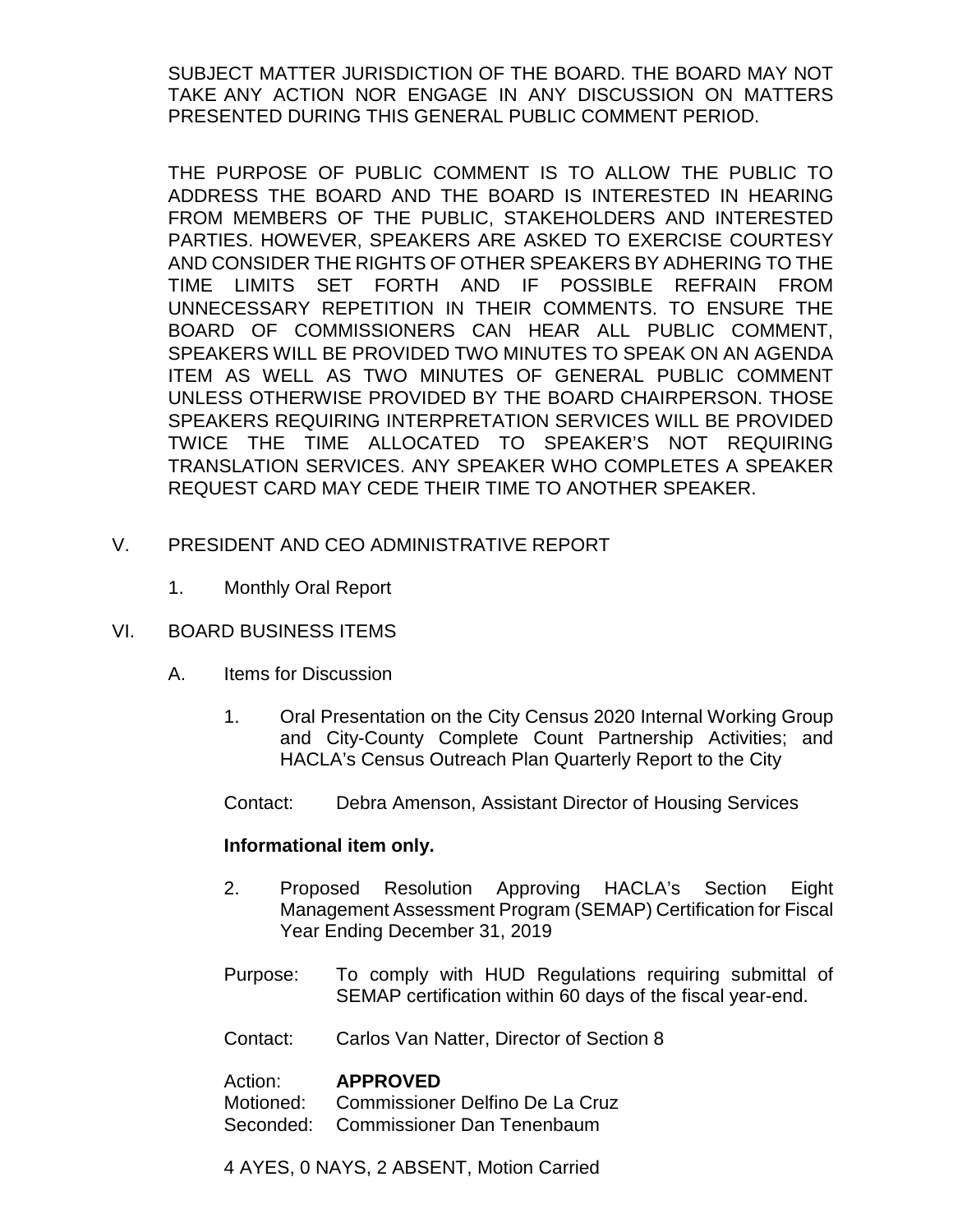- 3. Proposed Resolution Authorizing the Allocation of One Thousand Four Hundred Eighty-Four (1,484) Section 8 Housing Choice Vouchers for the Permanent Supportive Housing Program Component of the Project-Based Voucher Program
- Purpose: To assist in the creation of permanent supportive housing for extremely and very low income homeless and chronically homeless special needs disabled individuals, families, transition-age youth, seniors and veterans.
- Contact: Carlos Van Natter, Director of Section 8

### Action: **APPROVED**

Motioned: Commissioner Cielo Castro Seconded: Commissioner Delfino De La Cruz

4 AYES, 0 NAYS, 2 ABSENT, Motion Carried

- 4. Proposed Resolution Authorizing the Imposition of Davis-Bacon Labor Compliance Monitoring Fees Upon Section 8 Housing Choice Voucher Program Project-Based Voucher Awardees
- Purpose: To enable the Housing Authority to meet its obligations; assist developers, contractors and their subcontractors in successfully complying with their Davis-Bacon responsibilities; and importantly, reduce intentional and unintentional wage theft.
- Contact: Howard Baum, Deputy General Counsel

Action: **APPROVED**

Motioned: Commissioner Delfino De La Cruz

Seconded: Commissioner Dan Tenenbaum

4 AYES, 0 NAYS, 2 ABSENT, Motion Carried

5. Proposed Resolution Authorizing the President and CEO to Enter Into Disposition and Development Agreements and Subsequently to Enter Into Ground Leases and All Related Documents, Agreements and Certifications with Rose Hill Courts I Housing Partners, L.P. and Rose Hill Courts II Housing Partners, L.P. in Connection with the Development of Rose Hill Courts Phase I, an 89 Unit Affordable Housing Residential Development and the Development of Rose Hill Courts Phase II, a 96 Unit Affordable Housing Residential Development Respectively; Authorizing the Bifurcation and Assignment of the Existing Predevelopment Loan Agreement with the Related Companies of California, LLC to Rose Hill Courts I Housing Partners, L.P. and Rose Hill Courts II Housing Partners, L.P.; Authorizing Up to \$5,500,000 for Phase I and Up to \$2,500,000 for Phase II in Gap Funding of Which up to \$1,410,000 for Phase I and Up to \$1,382,484 for Phase II will be Technical Work Necessary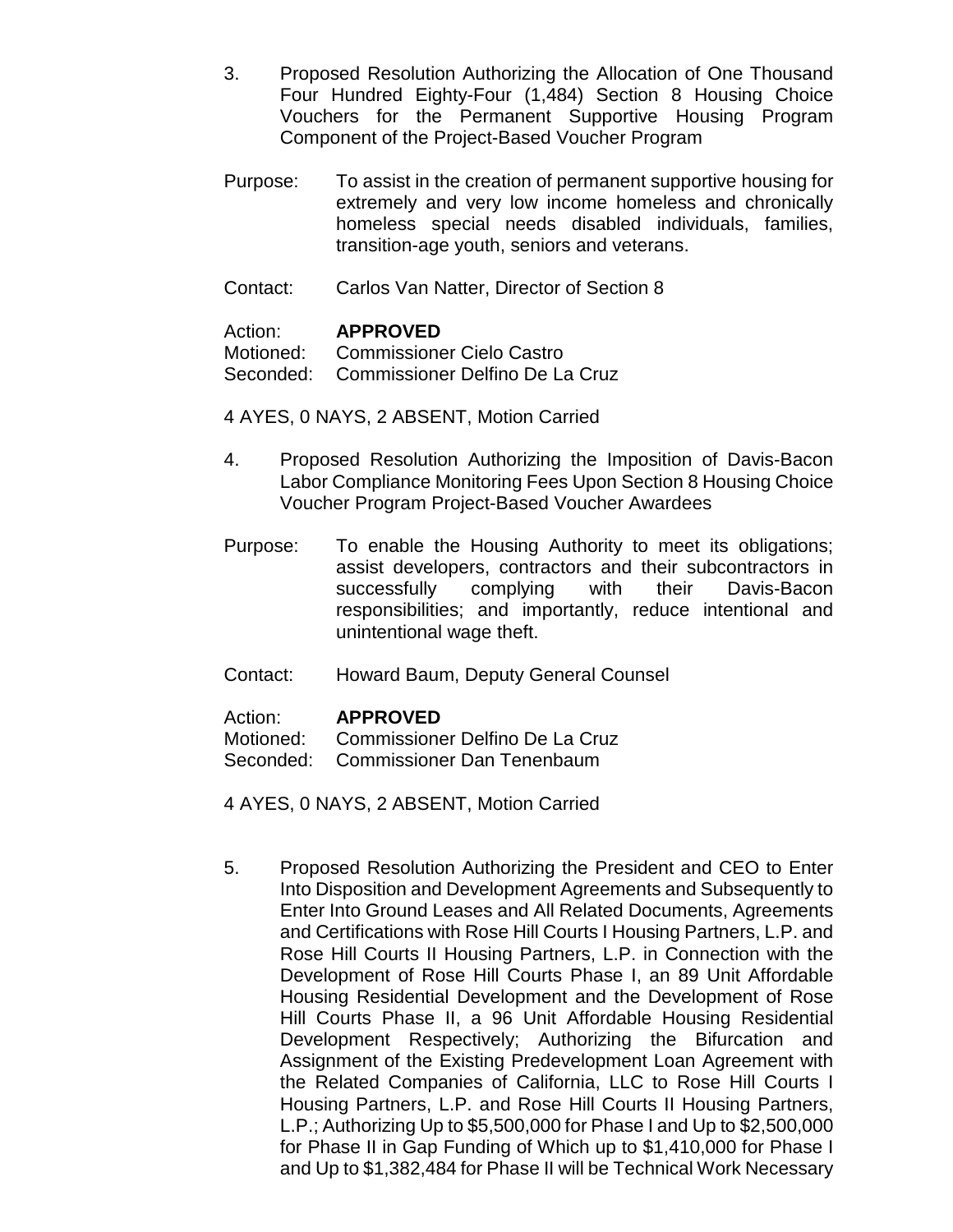to Finance and Develop the Proposed Phase I and Phase II Projects; Authorizing Execution of a Consulting Agreement with the Related Companies of California, LLC to Reimburse Up to \$500,000 in Master Planning and Predevelopment Services; and Undertaking Various Actions in Connection Therewith

- Purpose: To authorize the President and CEO to enter into a Disposition and Development Agreement, a long term Ground Lease and Predevelopment Loan documents with both Rose Hill Courts I Housing Partners, L.P. and Rose Hill Courts II Housing Partners, L.P. for the development of an 89 unit affordable housing residential development in Phase I of the Rose Hill Courts redevelopment and a 96 unit affordable housing residential development in Phase II of the Rose Hill Courts redevelopment respectively.
- Contact: Jenny Scanlin, Chief Strategic Development Officer

#### Action: **APPROVED**

Motioned: Commissioner Cielo Castro

Seconded: Commissioner Dan Tenenbaum

4 AYES, 0 NAYS, 2 ABSENT, Motion Carried

B. Consent Items

Routine business items are assigned to the consent agenda. These items will be approved by the Board in one motion. A Commissioner may request any consent agenda item be removed, discussed or acted upon separately. Items removed from the consent agenda for separate action will be considered in the "Excluded Consent Items" section below.

- 1. Proposed Resolution Approving and Adopting the Housing Authority of the City of Los Angeles' Pay Schedules for Calendar Years 2020 and 2021
- Purpose: The purpose of this item is to comply with California Code of Regulations, Title 2, section 570.5, which requires that a public entity's pay schedule be duly approved and adopted by the employer's governing body in accordance with the requirements of applicable public meeting laws.
- Contact: Annie Markarian, Director of Labor and Employee Relations

#### Action: **APPROVED**

Motioned: Commissioner Dan Tenenbaum Seconded: Commissioner Delfino De La Cruz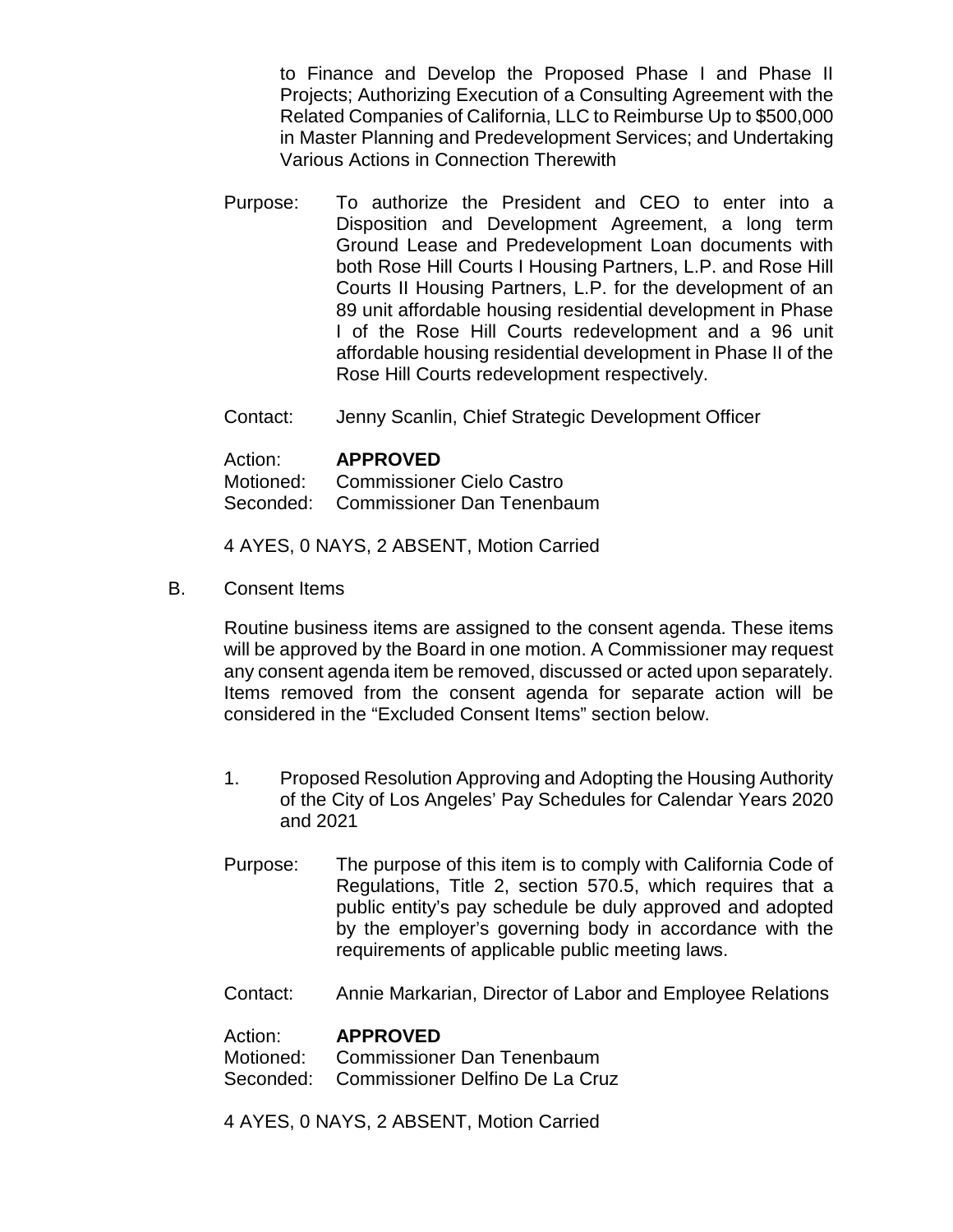- 2. Proposed Resolution Authorizing the President and CEO to Purchase Public Officials Liability and Employment Practices Liability Insurance from Ironshore Specialty Insurance Company and RSUI Indemnity Company, and Excess Workers Compensation Insurance from State National, and to Execute Related Actions
- Purpose: To purchase required insurance policies for the agency.
- Contact: Annie Markarian, Director of Labor and Employee Relations

| Action: | <b>APPROVED</b>                           |
|---------|-------------------------------------------|
|         | Motioned: Commissioner Dan Tenenbaum      |
|         | Seconded: Commissioner Delfino De La Cruz |

- 4 AYES, 0 NAYS, 2 ABSENT, Motion Carried
- 8. Proposed Resolution Authorizing the Dedication of One Hundred and Seventy-Two (172) Section 8 Project-Based Vouchers to Rose Hill Courts Redevelopment Phase I and Phase II Pursuant to Provisions in the Housing Opportunities Through Modernization Act of 2016 and Authorizing the President and CEO to Execute Any and All Contracts/Documents Required for the Program
- Purpose: To provide one hundred and seventy-two project-based vouchers to the Rose Hill Courts Redevelopment. The provisions of project based vouchers lends needed operating subsidy and leverage to the developer, Related Companies of California, LLC in their application to the State of California's Round 5 Affordable Housing Sustainable Communities Program and the Infrastructure Infill Grant Program for the redevelopment of Rose Hill Courts Phase I and Phase II.
- Contact: Jenny Scanlin, Chief Strategic Development Officer Carlos VanNatter, Director of Section 8

#### Action: **APPROVED**

Motioned: Commissioner Dan Tenenbaum

- Seconded: Commissioner Delfino De La Cruz
- 4 AYES, 0 NAYS, 2 ABSENT, Motion Carried
- 9. Proposed Resolution Authorizing the President and CEO to Submit an Application in Response to the California Housing and Community Development Department's Notice of Funding Availability for the Fiscal Year 2019/2020 Affordable Housing and Sustainable Communities Program Funds Up to a Total Loan Amount of \$20,000,000 and a Total Grant Amount Up to \$10,000,000 for Both Phases of the Rose Hill Courts Development Project as a Co-Applicant with the Related Companies of California, LLC ("Related") and the City of Los Angeles ("City"); or in the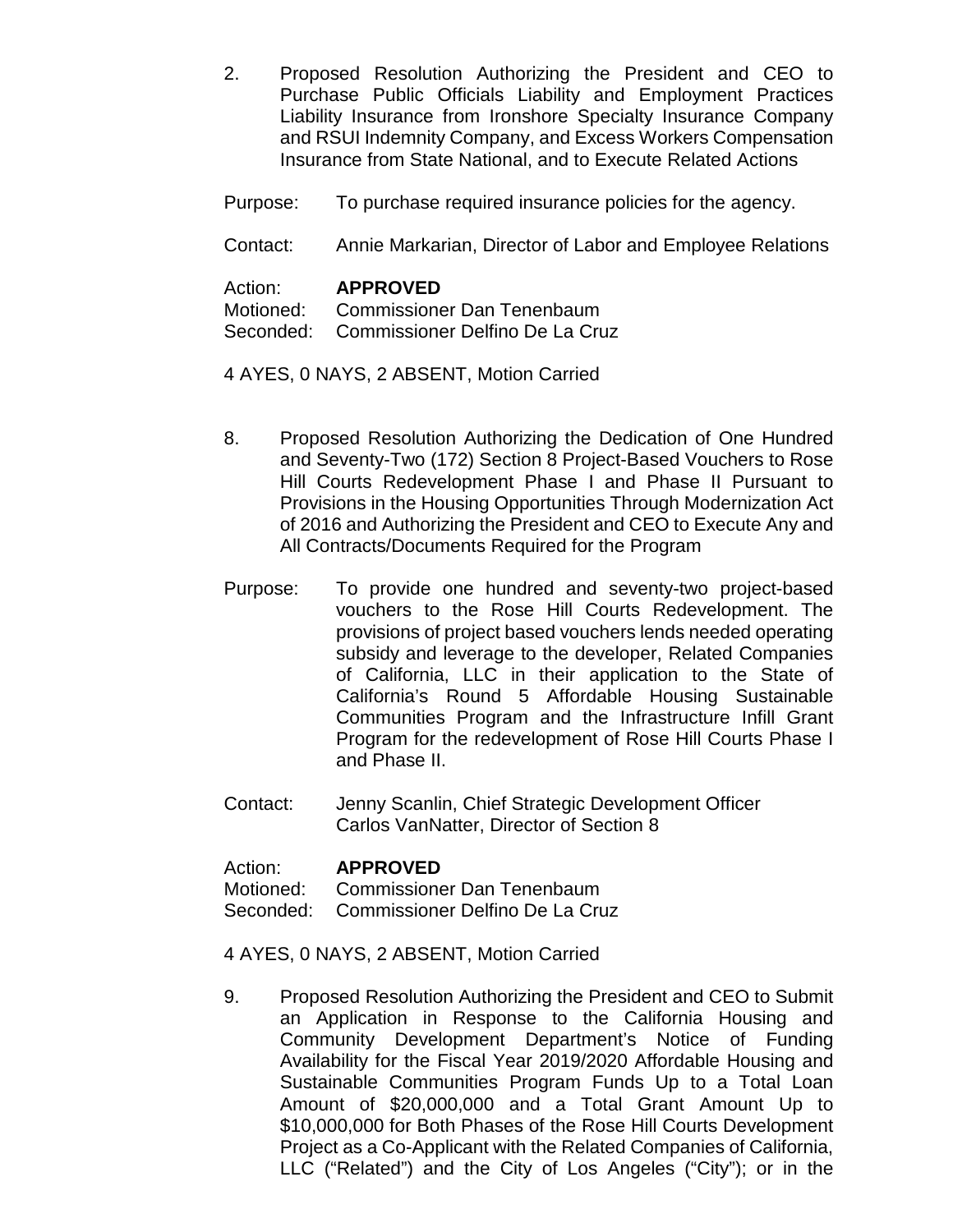Alternative, an Application Solely Between the Housing Authority and Related; or as a Consenting Party to the Application of Related and the City, for the Two Phases of the Rose Hill Courts Development Project and to Execute Any Applicable Agreements, Including a Joint Application Agreement Between the Parties, Related to the Application

- Purpose: To submit an application for the Affordable Housing and Sustainable Communities Program as a co-applicant with the City of LA for the two phases of the Rose Hill Courts development project.
- Contact: Jenny Scanlin, Chief Strategic Development Officer

### Action: **APPROVED**

Motioned: Commissioner Dan Tenenbaum Seconded: Commissioner Delfino De La Cruz

4 AYES, 0 NAYS, 2 ABSENT, Motion Carried

10. Jordan Downs Redevelopment Project Quarterly Progress Report (4<sup>th</sup> Quarter 2019)

### **RECEIVE AND FILE**

- Purpose: To provide the Board of Commissioners a progress update on critical milestone activities for the Jordan Downs Redevelopment Project and provide an accounting of expenditures from inception to November 2019.
- Contact: Jenny Scanlin, Chief Strategic Development Officer

#### Action: **APPROVED**

Motioned: Commissioner Dan Tenenbaum

Seconded: Commissioner Delfino De La Cruz

- C. Excluded Consent Agenda Items B3, B4, B5, B6 and B7.
	- B3. Proposed Resolution Authorizing the President and CEO to Submit an Application as Either a Qualifying Infill Area ("QIA") for a Grant Amount Up to \$30,000,000 or As a Qualifying Infill Project ("QIP") for a Grant Amount Up to \$7,500,000 Per Project in Response to the California Housing and Community Development Department's Notice of Funding Availability for the Fiscal Year 2019/2020 Infill Infrastructure Grant Program as a Co-Applicant with the Related Companies of California, LLC for the Rose Hill Courts Redevelopment Project
	- Purpose: To authorize the President to submit a Infill Infrastructure Grant application for the Rose Hill Courts Redevelopment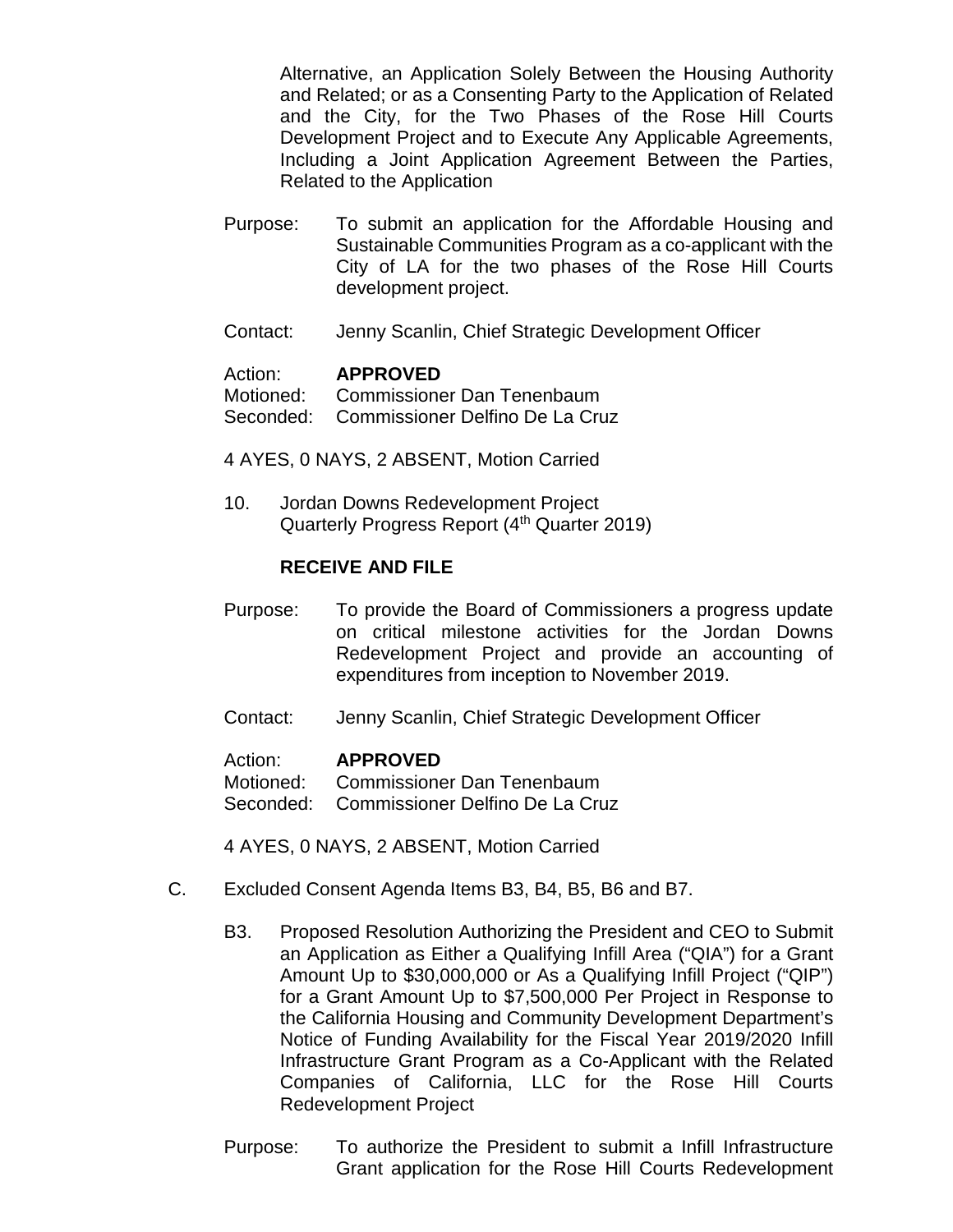Project.

Contact: Jenny Scanlin, Chief Strategic Development Officer

# Action: **APPROVED**

Motioned: Commissioner Dan Tenenbaum Seconded: Commissioner Delfino De La Cruz

4 AYES, 0 NAYS, 2 ABSENT, Motion Carried

- B4. Proposed Resolution Authorizing the President and CEO to Submit an Application for a Grant Amount Up to \$7,500,000 in Response to the California Housing and Community Development Department's Notice of Funding Availability for the Fiscal Year 2019/2020 Infill Infrastructure Grant Program as a Co-Applicant with the Michaels Development Company I, L.P. for the Jordan Downs Redevelopment Project Know as Phase S-3
- Purpose: To authorize the President and CEO to, with Michaels as coapplicant, complete and file an IIG Program application with HCD in order to compete for funding available through the NOFA.
- Contact: Jenny Scanlin, Chief Strategic Development Officer

# Action: **APPROVED**

Motioned: Commissioner Dan Tenenbaum

Seconded: Commissioner Delfino De La Cruz

- 4 AYES, 0 NAYS, 2 ABSENT, Motion Carried
- B5. Proposed Resolution Authorizing the President and CEO to Submit an Application for a Grant Amount Up to \$7,500,000 in Response to the California Housing and Community Development Department's Notice of Funding Availability for the Fiscal Year 2019/2020 Infill Infrastructure Grant Program as a Co-Applicant with the Michaels Development Company I, L.P. for the Jordan Downs Redevelopment Project Known as Phase S-2
- Purpose: To authorize the President and CEO to, with Michaels as coapplicant, complete and file an IIG Program application with HCD in order to compete for funding available through the NOFA.
- Contact: Jenny Scanlin, Chief Strategic Development Officer

# Action: **APPROVED**

Motioned: Commissioner Dan Tenenbaum Seconded: Commissioner Delfino De La Cruz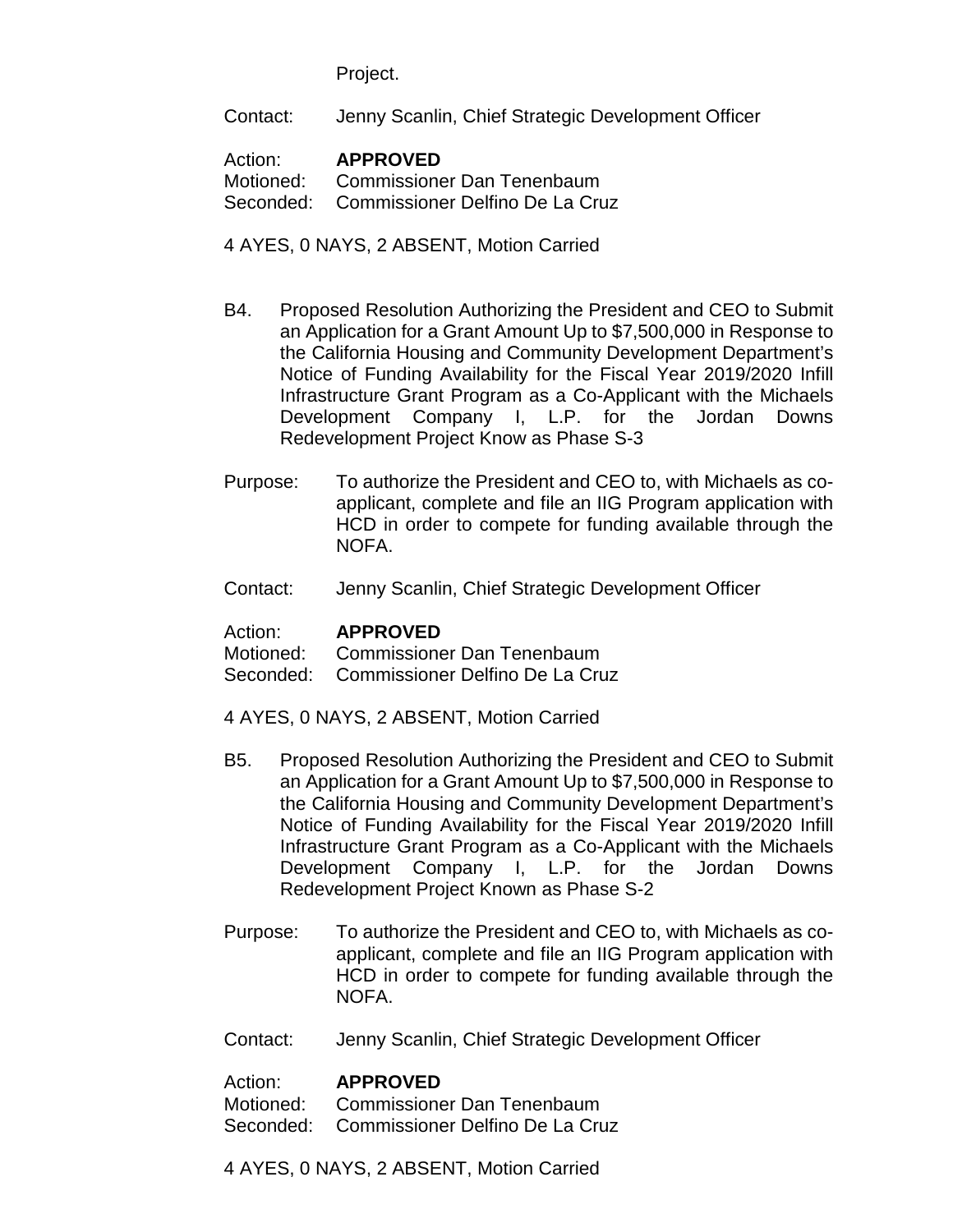- B6. Proposed Resolution Authorizing the President and CEO to Submit an Application in Response to the California Housing and Community Development Department's Notice of Funding Availability for the Fiscal Year 2019/2020 Affordable Housing and Sustainable Communities Program Funds Up to a Total Loan Amount of \$20,000,000 for the Area H2 Phase of the Jordan Downs Redevelopment Project as a Co-Applicant with Bridge Housing Corporation ("Bridge") and the City of Los Angeles ("City"); or in the Alternative, an Application Solely Between the Housing Authority and Bridge; or as a Consenting Party to the Application of Bridge and the City, and to Execute any Applicable Agreements, Including a Joint Application Agreement Between the Parties, Related to the Application
- Purpose: To authorize the President and CEO to, with BRIDGE and the City as a co-applicant, or as a consenting party or as a co-applicant with BRIDGE only, complete and file an AHSC Program application with HCD in order to compete for funding available through the NOFA.
- Contact: Jenny Scanlin, Chief Strategic Development Officer

### Action: **APPROVED**

Motioned: Commissioner Dan Tenenbaum

Seconded: Commissioner Delfino De La Cruz

4 AYES, 0 NAYS, 2 ABSENT, Motion Carried

- B7. Proposed Resolution Authorizing the President and CEO to Submit an Application for a Grant Amount Up to \$7,500,000 in Response to the California Housing and Community Development Department's Notice of Funding Availability for the Fiscal Year 2019/2020 Infill Infrastructure Grant Program as a Co-Applicant with Bridge Housing Corporation for the Jordan Downs Redevelopment Project Known as Area H2
- Purpose: To authorize the President and CEO to, with BRIDGE as a co-applicant, complete and file an IIG Program application with HCD in order to compete for funding available through the NOFA.
- Contact: Jenny Scanlin, Chief Strategic Development Officer

#### Action: **APPROVED**

Motioned: Commissioner Dan Tenenbaum Seconded: Commissioner Delfino De La Cruz